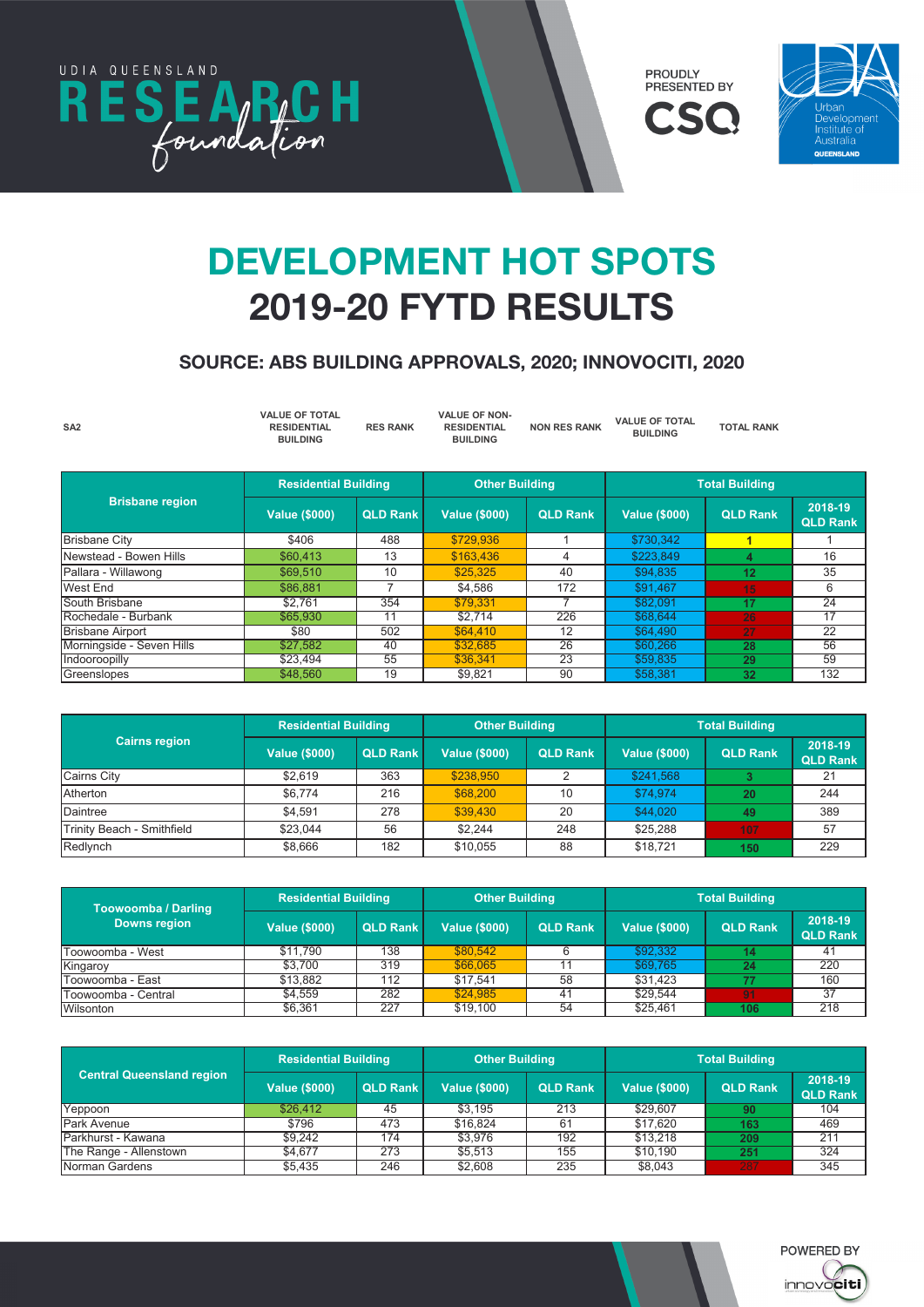

**Downs region**

**Sunshine Coast region**



**Value (\$000) QLD Rank Value (\$000) QLD Rank Value (\$000) QLD Rank 2018-19** 

**Value (\$000) QLD Rank Value (\$000) QLD Rank Value (\$000) QLD Rank 2018-19** 



#### **DEVELOPMENT HOT SPOTS** 2019-20 FYTD RESULTS Total **Development field** \$P015 wilson, 35,361 **227 \$261 227 \$26,461 227 \$26,461 \$25,461 \$25,461 \$25,461 \$25,461 \$25,461 \$25,461 \$25,461 \$26,461 \$26**

**Residential Building Other Building**

# $SOURCE: ABS BULDING APPROVALS, 2020; INNOVOCITI, 2020$

| SA <sub>2</sub>                  | <b>VALUE OF TOTAL</b><br><b>RESIDENTIAL</b><br><b>BUILDING</b> | <b>RES RANK</b> | <b>VALUE OF NON-</b><br><b>RESIDENTIAL</b><br><b>BUILDING</b> | <b>NON RES RANK</b> | <b>VALUE OF TOTAL</b><br><b>BUILDING</b> | <b>TOTAL RANK</b>     |                            |
|----------------------------------|----------------------------------------------------------------|-----------------|---------------------------------------------------------------|---------------------|------------------------------------------|-----------------------|----------------------------|
|                                  | <b>Residential Building</b>                                    |                 | <b>Other Building</b>                                         |                     |                                          | <b>Total Building</b> |                            |
| <b>Gold Coast / Logan region</b> | <b>Value (\$000)</b>                                           | <b>QLD Rank</b> | <b>Value (\$000)</b>                                          | <b>QLD Rank</b>     | <b>Value (\$000)</b>                     | <b>QLD Rank</b>       | 2018-19<br><b>QLD Rank</b> |
| Mermaid Beach - Broadbeach       | \$299,509                                                      |                 | \$11,918                                                      | 77                  | \$311,427                                | $\overline{2}$        | 2                          |
| Hope Island                      | \$198,139                                                      | 2               | \$1,147                                                       | 315                 | \$199.286                                | 5                     | 47                         |
| Jimboomba                        | \$41.260                                                       | 23              | \$120,563                                                     | 5                   | \$161.823                                | 7                     | 14                         |
| Pimpama                          | \$82,170                                                       | 9               | \$76.212                                                      | 8                   | \$158,382                                | 8                     | 13                         |
| <b>Mermaid Waters</b>            | \$101,690                                                      | 3               | \$147                                                         | 429                 | \$101.837                                | 11                    | 196                        |
| Ormeau - Yatala                  | \$20,689                                                       | 65              | \$55,502                                                      | 15                  | \$76,191                                 | 18                    | 23                         |
| Robina                           | \$32,693                                                       | 31              | \$26,017                                                      | 37                  | \$58,710                                 | 31                    | 19                         |
| Coomera                          | \$50,518                                                       | 17              | \$6.466                                                       | 136                 | \$56,984                                 | 35                    | 12                         |
| Greenbank                        | \$50,362                                                       | 18              | \$5,419                                                       | 158                 | \$55,780                                 | 36                    | 44                         |

|                            | <b>Residential Building</b> |                 | <b>Other Building</b> |                 | <b>Total Building</b> |                 |                            |
|----------------------------|-----------------------------|-----------------|-----------------------|-----------------|-----------------------|-----------------|----------------------------|
| Ipswich region             | <b>Value (\$000)</b>        | <b>QLD Rank</b> | <b>Value (\$000)</b>  | <b>QLD Rank</b> | <b>Value (\$000)</b>  | <b>QLD Rank</b> | 2018-19<br><b>QLD Rank</b> |
|                            |                             |                 |                       |                 |                       |                 |                            |
| Collingwood Park - Redbank | \$25,452                    | 47              | \$163,944             |                 | \$189,396             | 6               |                            |
| <b>Carole Park</b>         | \$10                        | 506             | \$72.176              |                 | \$72,186              | 21              | 236                        |
| <b>Springfield Lakes</b>   | \$65,023                    | 12              | \$5.497               | 156             | \$70.519              | 23              | 25                         |
| Ripley                     | \$56,486                    | 14              | \$2.416               | 245             | \$58,902              | 30              |                            |
| Wacol                      | \$474                       | 486             | \$57,670              | 14              | \$58.144              | 33              | 142                        |

Greenslopes \$48,560 19 \$9,821 90 \$58,381 **32** 132 Boronia Heights - Park Ridge \$51,797 16 \$2,895 222\$54,692 **37** 29

|                                  | <b>Residential Building</b> |                 | <b>Other Building</b> |                 | <b>Total Building</b> |                 |                            |
|----------------------------------|-----------------------------|-----------------|-----------------------|-----------------|-----------------------|-----------------|----------------------------|
| <b>Mackay Whitsundays region</b> | <b>Value (\$000)</b>        | <b>QLD Rank</b> | <b>Value (\$000)</b>  | <b>QLD Rank</b> | <b>Value (\$000)</b>  | <b>QLD Rank</b> | 2018-19<br><b>QLD Rank</b> |
| Airlie - Whitsundays             | \$12,592                    | 128             | \$63.274              | 13              | \$75.867              | 19              | 20                         |
| Eimeo - Rural View               | \$13.533                    | 121             | \$14.841              | 67              | \$28.374              | 93              | 234                        |
| Sarina                           | \$4.206                     | 294             | \$22,863              | 45              | \$27,070              | 99              | 321                        |
| Ooralea - Bakers Creek           | \$5.675                     | 243             | \$21.109              | 49              | \$26,783              | 101             | 148                        |
| Mount Pleasant - Glenella        | \$14,585                    | 109             | \$8,027               | 112             | \$22.612              | 121             | 130                        |

|                              | <b>Residential Building</b> |                 | <b>Other Building</b> |                 | <b>Total Building</b> |                 |                            |  |
|------------------------------|-----------------------------|-----------------|-----------------------|-----------------|-----------------------|-----------------|----------------------------|--|
| <b>Moreton Bay region</b>    | <b>Value (\$000)</b>        | <b>QLD Rank</b> | <b>Value (\$000)</b>  | <b>QLD Rank</b> | <b>Value (\$000)</b>  | <b>QLD Rank</b> | 2018-19<br><b>QLD Rank</b> |  |
| Scarborough-Newport -Moreton |                             |                 |                       |                 |                       |                 |                            |  |
| Island                       | \$87,638                    | 6               | \$6.844               | 129             | \$94,482              | 13              | 30                         |  |
| North Lakes - Mango Hill     | \$31,501                    | 34              | \$25,774              | 39              | \$57,274              | 34              |                            |  |
| Burpengary                   | \$29.764                    | 35              | \$17.794              | 57              | \$47,558              | 44              | 48                         |  |
| Narangba                     | \$19,800                    | 70              | \$21.339              | 47              | \$41.139              | 53              | 73                         |  |
| Murrumba Downs - Griffin     | \$25,072                    | 48              | \$15,899              | 64              | \$40.972              | 55              | 87                         |  |

Jimboomba \$41,260 23 \$120,563 5 \$161,823 **7** 14

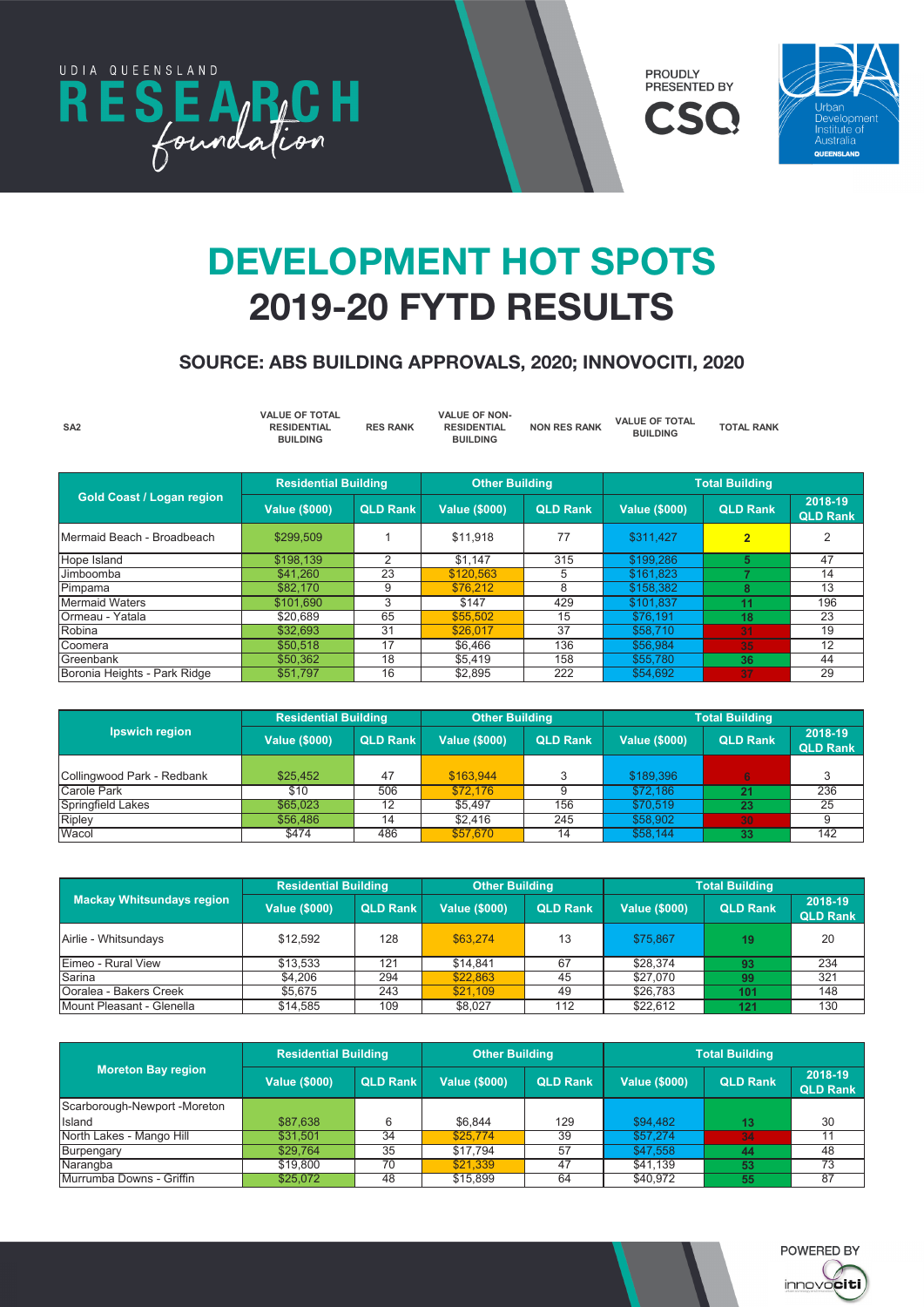

**Central Queensland region**







### **DEVELOPMENT HOT SPOTS** 2019-20 FYTD RESULTS **Residential Building Other Building Total Building** Ooralea - Bakers Creek \$5,675 243 \$21,109 49 \$26,783 **101** 148 **MOUNT PLANSE AND AND INTERNATIVE AND INCLUDED**

#### SOURCE: ABS BUILDING APPROVALS, 2020; INNOVOCITI, 2020 **Value (\$000) QLD Rank Value (\$000) QLD Rank Value (\$000) QLD Rank 2018-19**

| SA <sub>2</sub> | <b>VALUE OF TOTAL</b><br><b>RESIDENTIAL</b><br><b>BUILDING</b> | <b>RES RANK</b> | <b>VALUE OF NON-</b><br><b>RESIDENTIAL</b><br><b>BUILDING</b> | <b>NON RES RANK</b> | <b>VALUE OF TOTAL</b><br><b>BUILDING</b> | <b>TOTAL RANK</b> |  |
|-----------------|----------------------------------------------------------------|-----------------|---------------------------------------------------------------|---------------------|------------------------------------------|-------------------|--|
|-----------------|----------------------------------------------------------------|-----------------|---------------------------------------------------------------|---------------------|------------------------------------------|-------------------|--|

|                              | <b>Residential Building</b> |                 | <b>Other Building</b> |                 | <b>Total Building</b> |                 |                            |
|------------------------------|-----------------------------|-----------------|-----------------------|-----------------|-----------------------|-----------------|----------------------------|
| <b>Sunshine Coast region</b> | <b>Value (\$000)</b>        | <b>QLD Rank</b> | <b>Value (\$000)</b>  | <b>QLD Rank</b> | <b>Value (\$000)</b>  | <b>QLD Rank</b> | 2018-19<br><b>QLD Rank</b> |
| Maroochydore - Kuluin        | \$94.897                    | 5               | \$37,692              | 21              | \$132,589             | $\mathbf{Q}$    |                            |
| Caloundra - West             | \$98,996                    |                 | \$27.037              | 35              | \$126,033             | 10              |                            |
| Landsborough                 | \$83.040                    |                 | \$1,448               | 293             | \$84,488              | 16              | 15                         |
| Parrearra - Warana           | \$54,717                    | 15              | \$13.994              | 70              | \$68,712              | 25              | 171                        |
| Noosa Hinterland             | \$38,408                    | 25              | \$13,800              |                 | \$52,208              |                 | 86                         |

|                              | <b>Residential Building</b> |                 | <b>Other Building</b> |                 | <b>Total Building</b> |                 |                            |  |
|------------------------------|-----------------------------|-----------------|-----------------------|-----------------|-----------------------|-----------------|----------------------------|--|
| <b>Townsville region</b>     | <b>Value (\$000)</b>        | <b>QLD Rank</b> | <b>Value (\$000)</b>  | <b>QLD Rank</b> | Value (\$000)         | <b>QLD Rank</b> | 2018-19<br><b>QLD Rank</b> |  |
| Townsville City - North Ward | \$16,583                    | 87              | \$54,359              | 16              | \$70,942              | 22              | 126                        |  |
| Hyde Park - Pimlico          | \$1.948                     | 393             | \$48.740              | 18              | \$50,687              | 42              | 135                        |  |
| Condon - Rasmussen           | \$1.395                     | 430             | \$22,328              | 46              | \$23.723              | 115             | 466                        |  |
| Deeragun                     | \$20.261                    | 67              | \$2.711               | 227             | \$22,972              | 119             | 128                        |  |
| Oonoonba                     | \$5,079                     | 259             | \$11.664              | 78              | \$16,743              | 165             | 293                        |  |

|                              | <b>Residential Building</b> |                 | <b>Other Building</b> |                 | <b>Total Building</b> |                 |                            |
|------------------------------|-----------------------------|-----------------|-----------------------|-----------------|-----------------------|-----------------|----------------------------|
| <b>Bundaberg region</b>      | <b>Value (\$000)</b>        | <b>QLD Rank</b> | <b>Value (\$000)</b>  | <b>QLD Rank</b> | <b>Value (\$000)</b>  | <b>QLD Rank</b> | 2018-19<br><b>QLD Rank</b> |
| Bargara - Burnett Heads      | \$21,919                    | 60              | \$20,624              | 50              | \$42,542              | 51              | 85                         |
| Bundaberg Region - South     | \$9.525                     | 169             | \$1.878               | 269             | \$11,403              | 233             | 169                        |
| <b>Bundaberg</b>             | \$1.217                     | 438             | \$9,060               | 97              | \$10,277              | 249             | 303                        |
| Branyan - Kensington         | \$6.103                     | 234             | \$3,670               | 202             | \$9,773               | 256             | 231                        |
| Walkervale - Avenell Heights | \$2,478                     | 369             | \$7,202               | 123             | \$9,680               | 257             | 407                        |

| <b>Fraser Coast region</b> | <b>Residential Building</b> |                 | <b>Other Building</b> |                 | <b>Total Building</b> |                 |                            |
|----------------------------|-----------------------------|-----------------|-----------------------|-----------------|-----------------------|-----------------|----------------------------|
|                            | <b>Value (\$000)</b>        | <b>QLD Rank</b> | <b>Value (\$000)</b>  | <b>QLD Rank</b> | <b>Value (\$000)</b>  | <b>QLD Rank</b> | 2018-19<br><b>QLD Rank</b> |
| Gympie Region              | 25.532                      | 46              | \$5.148               | 166             | \$30,679              | 85              | 124                        |
| Gympie - North             | 24.433                      | 52              | \$5.531               | 153             | \$29.964              | 88              | 79                         |
| Booral - River Heads       | 26.441                      | 44              | \$3.282               | 211             | \$29.723              | 89              | 156                        |
| Pialba - Eli Waters        | 15.892                      | 91              | \$8.099               | 109             | \$23.991              | 111             | 97                         |
| Urangan - Wondunna         | 15.597                      | 94              | \$2,077               | 256             | \$17.674              | 161             | 158                        |

Jimboomba \$41,260 23 \$120,563 5 \$161,823 **7** 14